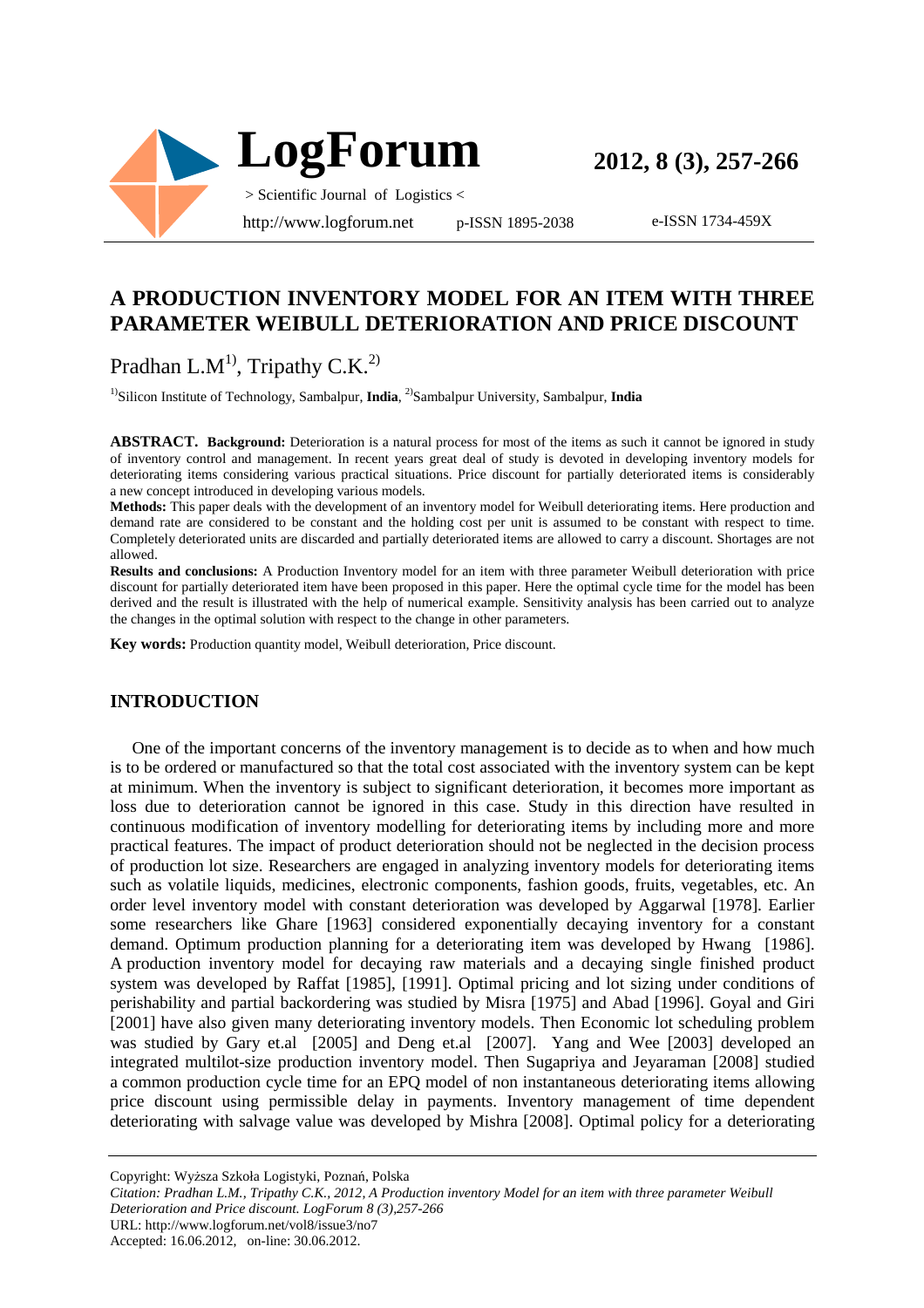item with finite replenishment and with price dependent demand rate was studied by Sabahno [2008]. Shah and Acharya [2008] have established a model of time dependent deterioration with exponential demand. An EPQ model under stock dependent demand, Weibull distribution deterioration and shortage was developed by Roy and Choudhuri [2009]. Tripathy C.K. and Pradhan L.M., [2010] developed a Production Inventory model for Weibull deteriorating Items allowing price discount & permissible delay in payments. Tripathy C.K. and Pradhan L.M., [2011] then studied optimal Pricing & Ordering Policy for three parameter Weibull deterioration under trade credit. Tripathy C. K., and Mishra U., [2011] developed an EOQ model with time dependent Weibull deterioration and ramp type demand. Tripathy C.K.,. Pradhan L.M, and Mishra U, [2010] studied an EPQ Model for Linear deteriorating Item with Variable Holding cost. Meher M.K et.al [2012] have proposed an inventory model with Weibull deterioration rate considering delay in payment for declining market.

In the present paper a production inventory model has been developed considering three parameter Weibull deterioration with price discount for partially deteriorated items. The holding cost is assumed to be constant and shortages are not allowed for this model. In section 2 assumptions and notations required for the development of the model are given. The optimum cycle time, holding cost and total variable cost of the model is derived in the Section 3. An illustrative numerical example, a sensitivity table and conclusion are given in section 4, 5 and 6 respectively.

## **BASIC ASSUMPTIONS AND NOTATIONS**

The following are the assumptions required for development of the model:

- 1. The demand rate for the product is known and finite.
- 2. Shortage is not allowed.
- 3. Planning horizon is infinite.
- 4. Once a unit of the product is produced, it is available to meet the demand.
- 5. Price discount is allowed for partially deteriorated items.
- 6. There is no replacement or repair for a deteriorated item.

The notations that are employed here:

- *p* : Production rate per unit time.
- *d* : Actual demand of the product per unit time
- *A*: Set up cost
- $\theta$ : Weibull three parameter deterioration rate (unit/unit time),  $\theta = \alpha \beta (t \gamma)^{\beta 1}$ , where  $0 < \alpha < 1$ ,  $\beta > 1$ ,  $0 < \gamma < 1$ , where  $\alpha$  is called scale parameter and  $\beta$  is called shape parameter and  $\nu$  is called the location parameter.
- *h* : Inventory carrying cost per unit per unit time which is constant.
- *k* : Production cost per unit.
- *l* : Price discount per unit cost.
- *T* : Optimal cycle time.
- $T_1$ : Production period.
- $T_{2}$ : : Time during which there is no production. i.e.,  $T_1 = T - T_2$ .
- $I_1(t)$ : Inventory level for product during the production period, i.e.  $0 \le t \le T_1$ .
- $I_2(t)$ : Inventory level of the product during the period when there is no production i.e.  $T_1 \leq t \leq T_2$ .
- *I*(*M*): Maximum inventory level of the product.
- $TVC(T)$ : Total cost/unit time.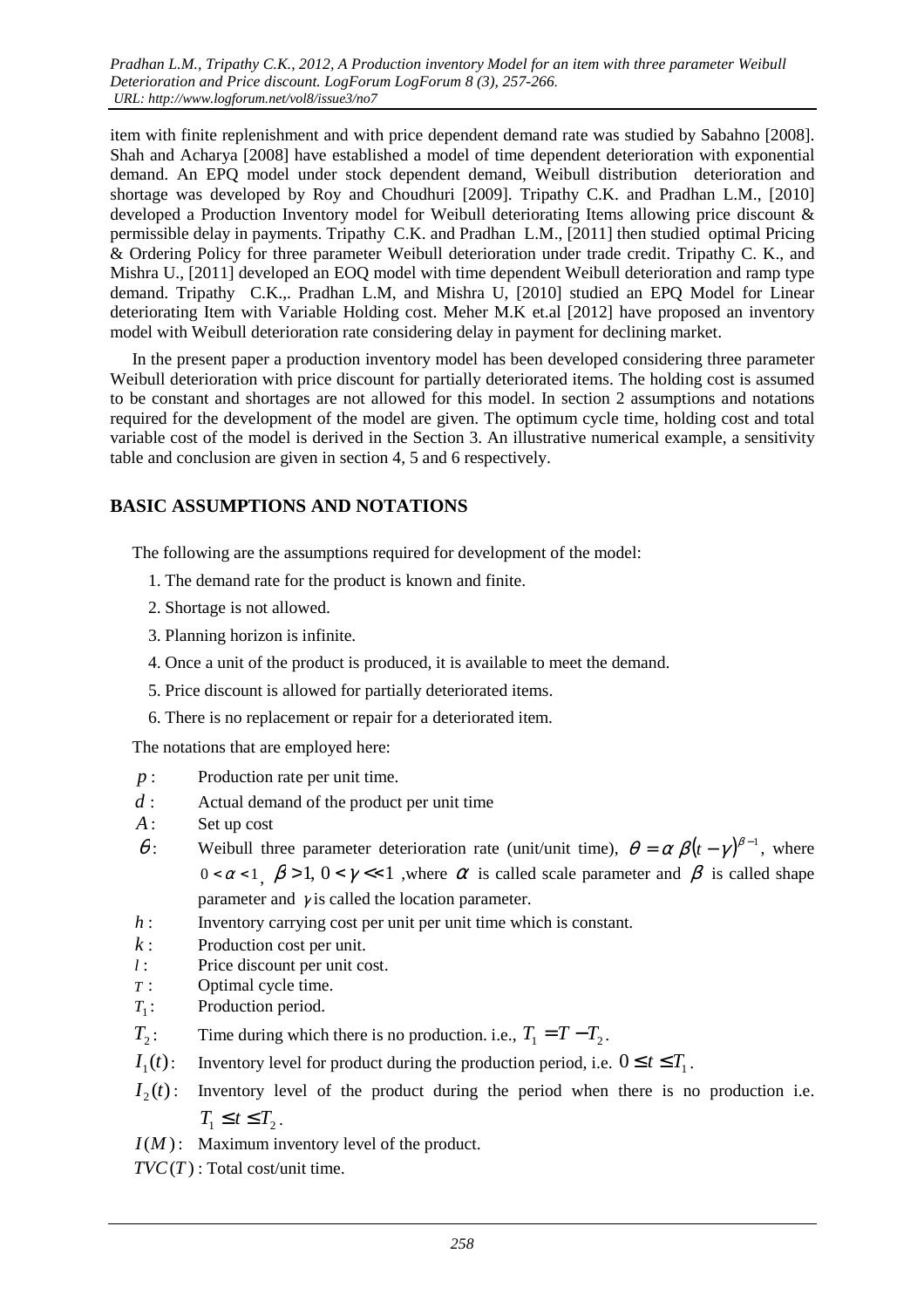### **MATHEMATICAL MODEL**

At  $t = 0$ , the inventory level is zero. The production and supply start simultaneously and the production stops when the maximum inventory  $I(M)$  is reached at time  $t = T_1$ . During this period of time inventory built up at a rate  $p - d$  and there is no deterioration. After time  $T_1$ , the produced units start deterioration and supply is continued at the discount rate. As the demand remains constant for the product the inventory level reduces to zero and then the production run begins. Thus the inventory level of the product at time t over the period  $[0, T]$  can be represented by the following differential equations

$$
\frac{dI_1(t)}{dt} = p - d \qquad 0 \le t \le T_1 \tag{1}
$$

and

$$
\frac{dI_2(t)}{dt} + \theta I_2(t) = -d \qquad \qquad 0 \le t \le T_2 \tag{2}
$$

Where  $\theta = \alpha \beta (t - \gamma)^{\beta - 1}$ , where  $0 < \alpha < 1$ ,  $\beta > 1$ ,  $0 < \gamma < 1$  $\alpha$  is called scale parameter and  $\beta$  is called shape parameter and  $\gamma$  is called the location parameter.

Here the boundary conditions are  $I_1(0) = I_2(T_2) = 0$ Solving equation (1) and (2), we get

$$
I_1(t) = (p-d)t \qquad , \qquad 0 \le t \le T_1 \tag{3}
$$

$$
I_2(t) = d \left[ T_2 - t + \frac{\alpha}{\beta + 1} (T_2 - \gamma)^{\beta + 1} - \frac{\alpha}{\beta + 1} (t - \gamma)^{\beta + 1} - \alpha T_2 (t - \gamma)^{\beta} + \alpha t (t - \gamma)^{\beta} + \alpha (t - \gamma)^{2\beta + 1} \right]
$$
  
,  $0 \le t \le T_2$  (4)

The **production cost** per unit time is

$$
PC = pk \frac{T_1}{T}
$$
 (5)

The **set up cost** per unit time is

$$
SC = \frac{A}{T}
$$
 (6)

The **Holding Cost** is

$$
HC = \frac{1}{T} \left[ \int_{0}^{T_1} h(t) I_1(t) dt + \int_{0}^{T_2} h(t) I_2(t) dt \right] = \frac{1}{T} \left[ h \int_{0}^{T_1} (p - d) t dt \right] + h d \int_{0}^{T_2} \left[ T_2 - t + \frac{\alpha}{\beta + 1} (T_2 - \gamma)^{\beta + 1} - \frac{\alpha}{\beta + 1} (t - \gamma)^{\beta + 1} - \alpha T_2 (t - \gamma)^{\beta} + \alpha t (t - \gamma)^{\beta} + \alpha (t - \gamma)^{2\beta + 1} \right] dt
$$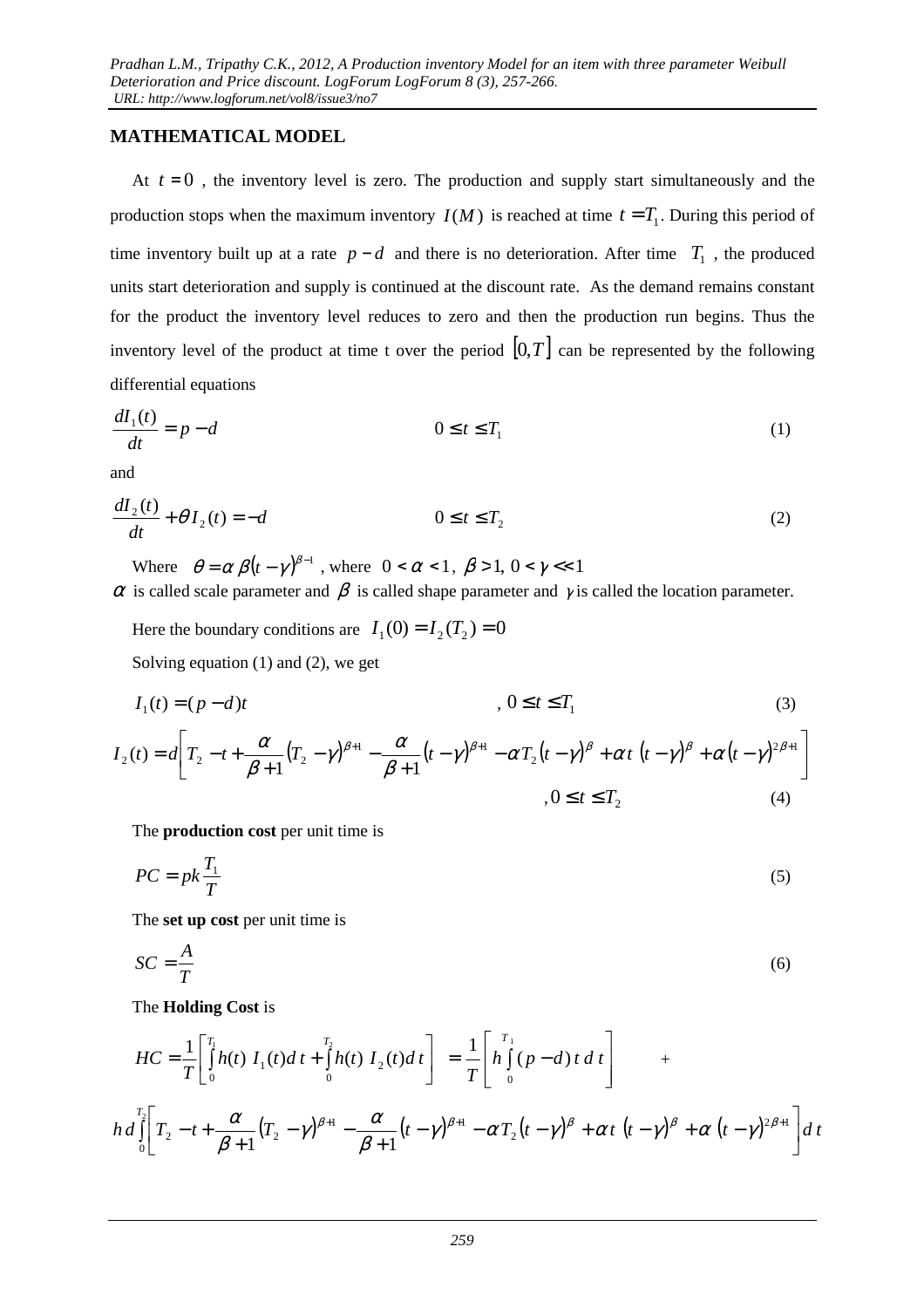Integrating the above we get

$$
HC = \frac{h(p-d)T_1^2}{2T} +
$$
  
\n
$$
\frac{hd}{T} \left[ \frac{T_2^2}{2} - \frac{2\alpha (T_2 - \gamma)^{\beta+2}}{(\beta+1)(\beta+2)} + \frac{\alpha T_2 (T_2 - \gamma)^{\beta+1}}{(\beta+1)} + \frac{\alpha (T_2 - \gamma)^{2\beta+2}}{2(\beta+1)} + \frac{2\alpha (-\gamma)^{\beta+2}}{(\beta+1)(\beta+2)} \right]
$$
  
\n
$$
+ \frac{hd}{T} \left[ \frac{\alpha T_2 (-\gamma)^{\beta+1}}{(\beta+1)} - \frac{\alpha (-\gamma)^{2\beta+2}}{2(\beta+1)} \right]
$$
(7)

Let us express  $T_1$  and  $T_2$  in terms of  $T_1$ 

We know 
$$
I_1(T_1) = I_2(0)
$$
  
\n
$$
(p-d)T_1 = d \left[ T_2 + \frac{\alpha}{\beta+1} (T_2 - \gamma)^{\beta+1} - \frac{\alpha}{\beta+1} (-\gamma)^{\beta+1} - \alpha T_2 (-\gamma)^{\beta} + \alpha (-\gamma)^{2\beta+1} \right]
$$

Neglecting the terms involving second and higher power of  $\gamma$  as  $0 < \gamma \ll 1$  and  $T_2$  from the right hand side to get a suitable solution, we have

$$
(p-d)T_1 = dT_2
$$
  
\n
$$
(p-d)(T-T_2) = dT_2
$$
  
\n
$$
T_2 = \frac{(p-d)}{p}T = xT
$$
, where, let  $x = \frac{p-d}{p}$  (8)  
\n
$$
T_1 = \frac{dT}{p}
$$
 (9)

Using these values of  $T_1$  and  $T_2$  in equation (7) we get

$$
HC = \frac{h \, d \, xT}{2} - \frac{2\alpha \, h \, d(xT - \gamma)^{\beta+2}}{(\beta+1)(\beta+2)T} + \frac{h \, d \, \alpha \, x(xT - \gamma)^{\beta+1}}{(\beta+1)} + \frac{h \, d \, \alpha \, (xT - \gamma)^{2\beta+2}}{2(\beta+1)T} + \frac{2\alpha \, h \, d(-\gamma)^{\beta+2}}{(\beta+1)(\beta+2)T} + \frac{h \, d \, \alpha \, x(-\gamma)^{\beta+1}}{(\beta+1)} - \frac{h \, d \, \alpha \, (-\gamma)^{2\beta+2}}{2(\beta+1)T}
$$
(10)

### **Deterioration cost**

The number of units that deteriorate in a cycle is the difference between the maximum inventory and the number of units used to meet the demand. Hence the deterioration cost per unit time is given

as 
$$
DC = \frac{k}{T} \left[ I_2(0) - \int_0^{T_2} d \, d \, t \right]
$$
  
=  $\frac{k d}{T} \left[ \frac{\alpha (T_2 - \gamma)^{\beta+1}}{(\beta+1)} - \frac{\alpha (-\gamma)^{\beta+1}}{(\beta+1)} - \alpha T_2 \left( -\gamma \right)^{\beta} + \alpha (-\gamma)^{2\beta+1} \right]$  (11)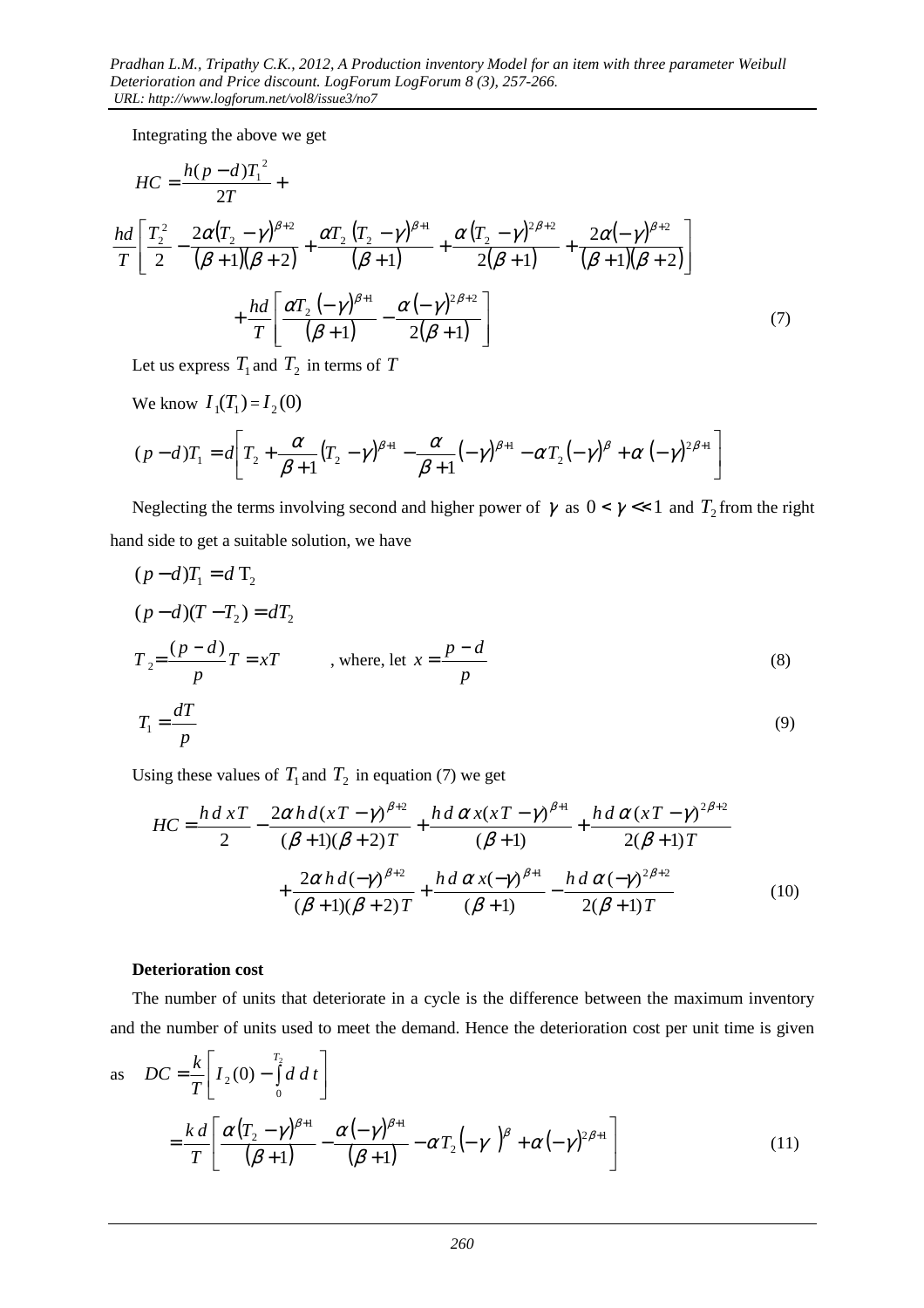### **Price discount**

Price discount is offered as a fraction of production cost for the units in the Period  $[0, T<sub>2</sub>]$ 

$$
PD = \frac{k l}{T} \int_{0}^{T_2} d \, dt
$$
\n
$$
= \frac{k l d T_2}{T}
$$
\n(12)

Therefore the **average total cost** per unit time is given by

$$
TVC(T) = PC + SC + HC + PD + DC
$$
\n
$$
= \frac{pkT_1}{T} + \frac{A}{T} + \frac{hd \, xT}{2} - \frac{2\alpha hd(xT - \gamma)^{\beta+2}}{(\beta+1)(\beta+2)T} + \frac{hd \, \alpha x(xT - \gamma)^{\beta+1}}{(\beta+1)} + \frac{hd \, \alpha (xT - \gamma)^{2\beta+2}}{2(\beta+1)T}
$$
\n
$$
+ \frac{2\alpha hd(-\gamma)^{\beta+2}}{(\beta+1)(\beta+2)T} + \frac{hd \, \alpha x(-\gamma)^{\beta+1}}{(\beta+1)} - \frac{hd \, \alpha (-\gamma)^{2\beta+2}}{2(\beta+1)T} + \frac{kl \, dT_2}{T}
$$
\n
$$
+ \frac{kd}{T} \bigg[ \frac{\alpha (T_2 - \gamma)^{\beta+1}}{(\beta+1)} - \frac{\alpha (-\gamma)^{\beta+1}}{(\beta+1)} - \alpha T_2 (-\gamma)^{\beta} + \alpha (-\gamma)^{2\beta+1} + \bigg] \tag{13}
$$

Putting the values of  $T_2$  and  $T_1$  in terms of  $T$  from equation (8) and (9) respectively, equation (13) becomes

$$
TVC(T) = k d + \frac{A}{T} + \frac{h d x T}{2} - \frac{2\alpha h d}{(\beta + 1)(\beta + 2) T} ((xT - \gamma)^{\beta + 2} - (-\gamma)^{\beta + 2})
$$
  
+ 
$$
\frac{h d \alpha}{2(\beta + 1) T} ((xT - \gamma)^{2\beta + 2} - (-\gamma)^{2\beta + 2}) + \frac{h d \alpha x}{(\beta + 1)} ((xT - \gamma)^{\beta + 1} + (-\gamma)^{\beta + 1})
$$
  
+ 
$$
\frac{k d \alpha}{(\beta + 1) T} ((xT - \gamma)^{\beta + 1} - (-\gamma)^{\beta + 1}) + \frac{\alpha k d (-\gamma)^{2\beta + 1}}{T} + k d x - \alpha k d x (-\gamma)^{\beta}
$$
(14)

To find the minimum total cost, we calculate the value of *T* from

$$
\frac{d}{dT}(TVC(T)) = 0
$$
\n
$$
\Rightarrow \frac{-A}{T^2} + \frac{h dx}{2} - \frac{2 \alpha h d}{(\beta + 1)(\beta + 2)T^2} \Big[ Tx(\beta + 2)(xT - \gamma)^{\beta + 1} - (xT - \gamma)^{\beta + 2} + (-\gamma)^{\beta + 2} \Big]
$$
\n
$$
+ \frac{\alpha h d}{2(\beta + 1)T^2} \Big[ Tx(2\beta + 2)(xT - \gamma)^{2\beta + 1} - (xT - \gamma)^{2\beta + 2} + (-\gamma)^{2\beta + 2} \Big]
$$
\n
$$
+ \frac{\alpha k d}{(\beta + 1)T^2} \Big[ Tx(\beta + 1)(xT - \gamma)^{\beta} - (xT - \gamma)^{\beta + 1} + (-\gamma)^{\beta + 1} \Big]
$$
\n
$$
+ \alpha h dx^2 (xT - \gamma)^{\beta} - \frac{\alpha k d (-\gamma)^{2\beta + 1}}{T^2} = 0
$$
\n(15)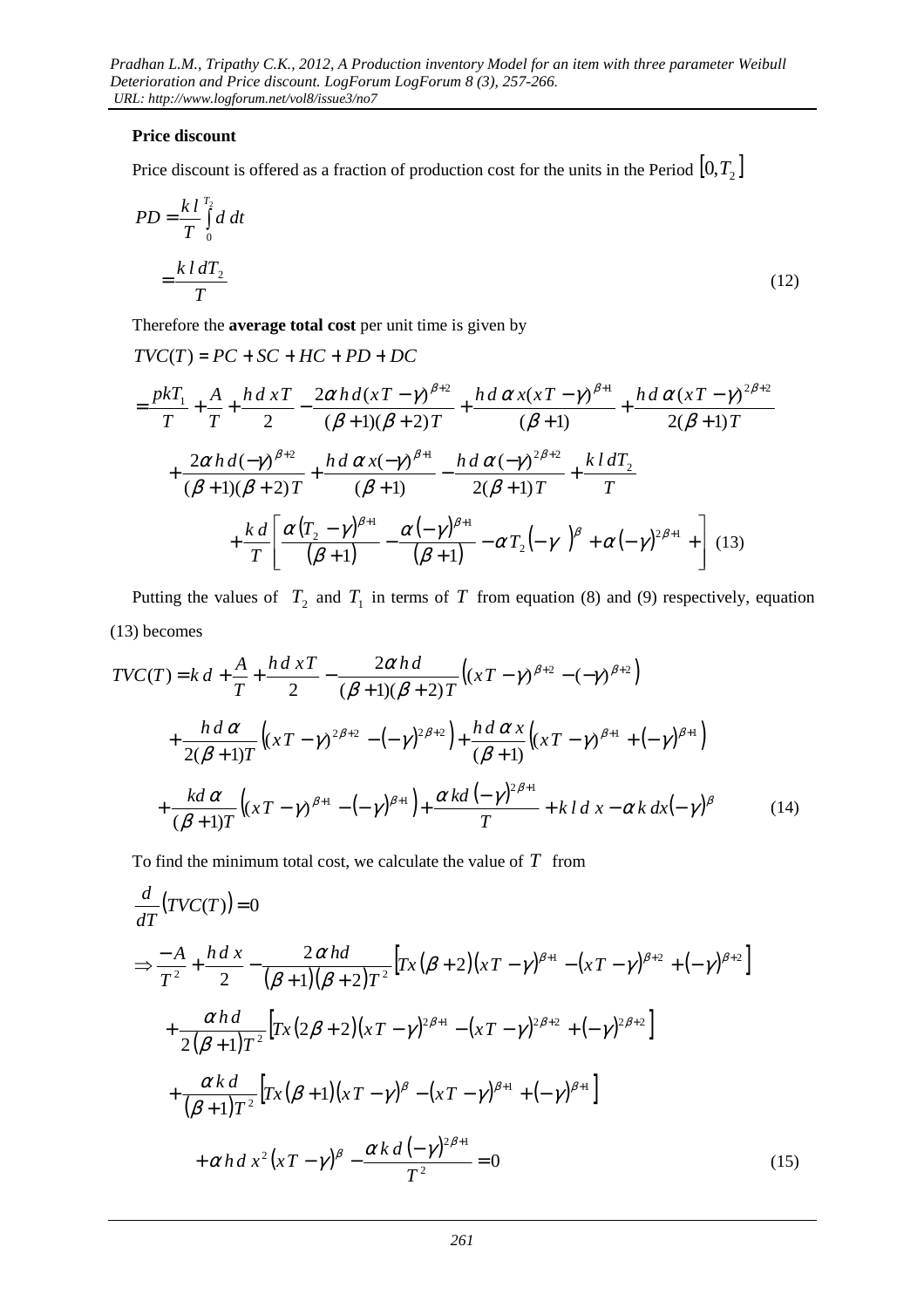The value of *T* calculated from (16) will minimize the *TVC* if

$$
\frac{d^{2}}{dT^{2}}(TVC(T))>0
$$
\n
$$
\Rightarrow \frac{2A}{T^{3}} - \frac{2\alpha h dx}{(\beta+1)T^{2}} \left[ Tx(\beta+1)(xT-\gamma)^{\beta} - (xT-\gamma)^{\beta+1} \right]
$$
\n
$$
+ \frac{2\alpha h d}{(\beta+1)(\beta+2)T^{4}} \left[ T^{2}x(\beta+2)(xT-\gamma)^{\beta+1} - 2(xT-\gamma)^{\beta+2}T \right] + \frac{4\alpha h d (-\gamma)^{\beta+2}}{(\beta+1)(\beta+2)T^{3}}
$$
\n
$$
+ \frac{\alpha h d x}{T^{2}} \left[ Tx(2\beta+1)(xT-\gamma)^{2\beta} - (xT-\gamma)^{2\beta+1} \right]
$$
\n
$$
- \frac{\alpha h d}{2(\beta+1)T^{4}} \left[ T^{2}x(2\beta+2)(xT-\gamma)^{2\beta+1} - 2(xT-\gamma)^{2\beta+2}T \right] - \frac{\alpha h d (-\gamma)^{2\beta+2}}{(\beta+1)T^{3}}
$$
\n
$$
+ \frac{\alpha k d x}{T^{2}} \left[ Tx \beta(xT-\gamma)^{\beta-1} - (xT-\gamma)^{\beta} \right]
$$
\n
$$
- \frac{\alpha k d}{(\beta+1)T^{4}} \left[ T^{2}x(\beta+1)(xT-\gamma)^{\beta} - 2(xT-\gamma)^{\beta+1}T \right]
$$
\n
$$
- \frac{2\alpha k d (-\gamma)^{\beta+1}}{(\beta+1)T^{3}} + \alpha h d \beta x^{3} (xT-\gamma)^{\beta-1} + \frac{2\alpha k d (-\gamma)^{2\beta+1}}{T^{3}} > 0
$$
\n(16)

### **NUMERICAL EXAMPLE**

Let  $A = Rs\,2000/\text{set}$  up,  $p = 200$  units/unit time,  $d = 50$  unit/unit time,  $\alpha = 0.6$ ,  $\beta = 10$ ,  $\gamma = 0.4$ ,  $k = Rs 60$ /unit,  $l = 0.05$ ,  $h = 2$ . Using equation (15), (10), (14) and (16) we get the optimum values of  $T^* = 1.83038$ ,  $HC^* = 72.1144$ ,  $TVC^* = 4343.27$ ,  $\frac{2}{2}( TVC(T)) = 4776.65 > 0$  $TVC(T)$  = 4776.65 > *dT*  $\frac{d^2}{d^2}$   $(TVC(T)) = 4776.65 > 0$  respectively.

### **SENSITIVITY ANALYSIS**

We now perform the sensitivity analysis of the optimal solution of the model for changes in  $A_1, \alpha_2, \beta_1, \gamma_2, k_1, \beta_3$  and *d* parameter values associated with the system. We change one parameter at a time keeping the other parameters unchanged for study of sensitivity analysis. The original values of all the parameters for sensitivity analysis are taken from the example given above. Sensitivity analysis is performed by changing the values of all the parameters from  $-50\%$  to  $+50\%$ , one by one in the model which are given in the following table 1.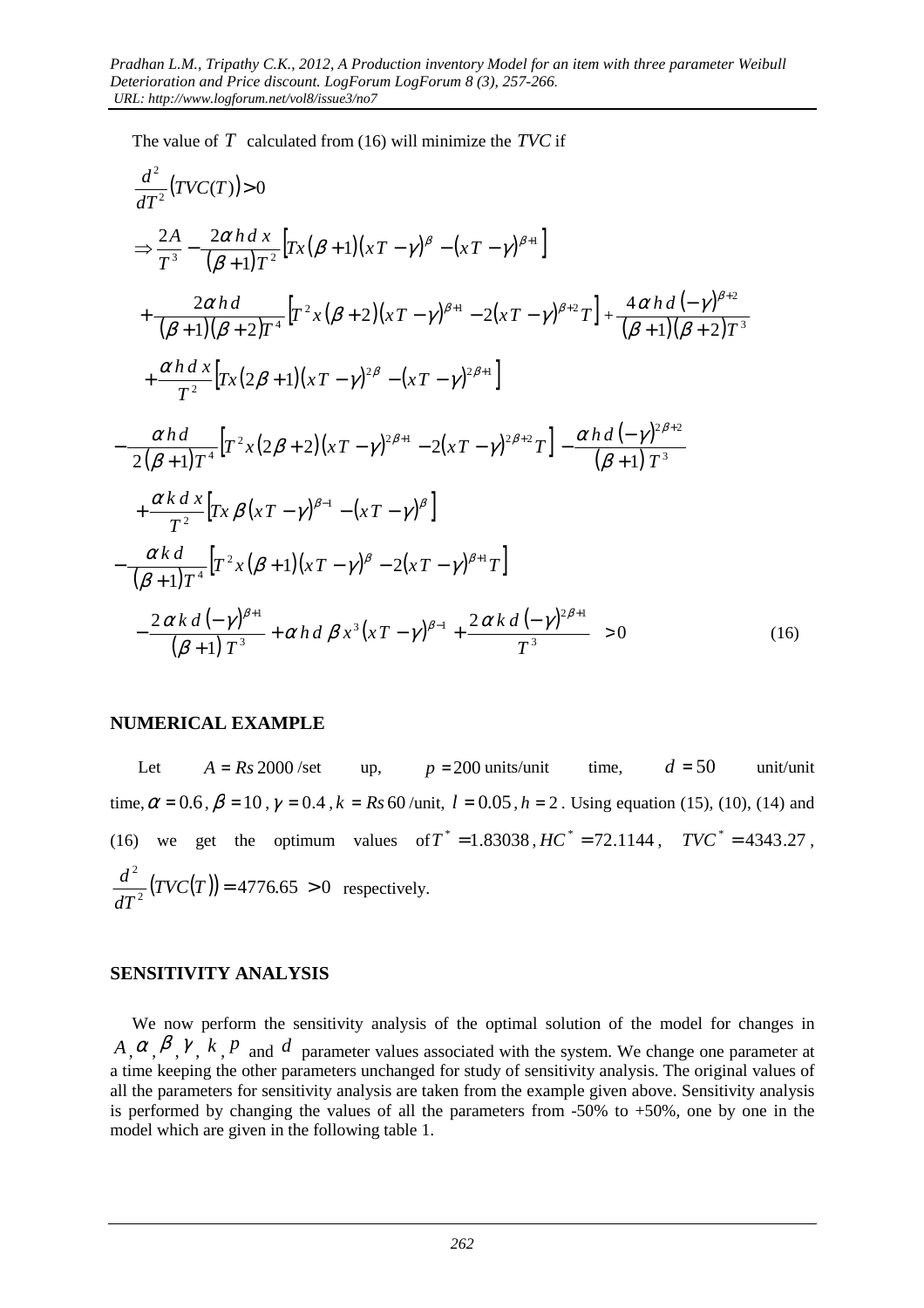|                           |                |                    |                    | Table 1. Sensitivity Analysis |
|---------------------------|----------------|--------------------|--------------------|-------------------------------|
|                           |                |                    |                    | Tabela 1. Analiza wrażliwości |
| <b>Changing parameter</b> | % change       | Change In T*       | change in HC*      | change in TVC*                |
|                           | $-50$          | 1.74415            | 66.8461            | 3785.18                       |
|                           | $-40$          | 1.76679            | 68.0679            | 3899.09                       |
|                           | $-30$          | 1.78593            | 69.1759            | 4011.66                       |
|                           | $-20$<br>$-10$ | 1.80254<br>1.81722 | 70.2063<br>71.1808 | 4123.12<br>4233.62            |
|                           | 10             |                    | 73.0169            | 4452.18                       |
| $\boldsymbol{A}$          | 20             | 1.8423<br>1.8532   | 73.8963            | 4560.42                       |
|                           | 30             | 1.86325            | 74.759             | 4668.04                       |
|                           | 40             | 1.87258            | 75.6099            | 4775.11                       |
|                           |                |                    |                    |                               |
|                           | 50             | 1.88127            | 76.4507            | 4881.66                       |
|                           | $-50$<br>$-40$ | 2.73961            | 70.7141            | 3918.37                       |
|                           | $-30$          | 2.35044<br>2.13391 | 71.1952<br>71.5286 | 4060.01<br>4161.18            |
|                           | $-20$          | 1.99599            | 71.7741            | 4237.05                       |
|                           | $-10$          | 1.90046            | 71.9636            | 4296.06                       |
|                           | 10             | 1.77676            | 72.2362            | 4381.9                        |
|                           | 20             | 1.73443            | 72.3382            | 4414.09                       |
| $\boldsymbol{p}$          | 30             | 1.70015            | 72.4237            | 4441.32                       |
|                           | 40             | 1.67183            | 72.497             | 4464.67                       |
|                           | 50             | 1.64804            | 72.5606            | 4484.9                        |
|                           | $-50$          | 1.64423            | 41.0672            | 2898.62                       |
|                           | $-40$          | 1.6722             | 47.2891            | 3193.9                        |
|                           | $-30$          | 1.70513            | 53.52              | 3485.39                       |
|                           | $-20$          | 1.74256            | 59.7403            | 3773.82                       |
|                           | $-10$          | 1.78431            | 65.9401            | 4059.67                       |
|                           | 10             | 1.88088            | 78.2594            | 4624.88                       |
| $\boldsymbol{d}$          | 20             | 1.93604            | 84.3737            | 4904.68                       |
|                           | 30             | 1.99619            | 90.4568            | 5182.82                       |
|                           | 40             | 2.06173            | 96.5071            | 5459.4                        |
|                           | 50             | 2.13317            | 102.524            | 5734.52                       |
|                           | $-50$          | 1.91322            | 75.8871            | 4296.11                       |
|                           | $-40$          | 1.89113            | 74.8473            | 4308.32                       |
|                           | $-30$          | 1.87261            | 73.9958            | 4318.75                       |
|                           | $-20$          | 1.85669            | 73.2771            | 4327.87                       |
|                           | $-10$          | 1.84276            | 72.658             | 4335.97                       |
|                           | 10             | 1.81925            | 71.6307            | 4349.91                       |
|                           | 20             | 1.80915            | 71.1957            | 4356.00                       |
| $\alpha$                  | 30             | 1.79991            | 70.8008            | 4361.63                       |
|                           | 40             | 1.7914             | 70.4396            | 4366.87                       |
|                           | 50             | 1.78352            | 70.1071            | 4371.76                       |
|                           | $-50$          | 1.81262            | 74.3514            | 4419.78                       |
|                           | $-40$          | 1.81706            | 73.5764            | 4395.05                       |
|                           | $-30$          | 1.82098            | 73.0561            | 4377.45                       |
|                           | $-20$          | 1.82453<br>1.82764 | 72.6585            | 4363.39<br>4352.36            |
|                           | $-10$<br>10    | 1.83278            | 72.3561            | 4335.75                       |
|                           | 20             | 1.8349             | 71.9177<br>71.7543 | 4329.38                       |
| $\beta$                   | 30             | 1.83678            | 71.6164            | 4323.94                       |
|                           | 40             | 1.83847            | 71.4995            | 4319.23                       |
|                           | 50             | 1.83997            | 71.3973            | 4315.11                       |
|                           | $-50$          | 1.58625            | 63.9971            | 4529.37                       |
|                           | $-40$          | 1.63485            | 65.5722            | 4487.27                       |
|                           | $-30$          | 1.68357            | 67.1745            | 4447.83                       |
|                           | $-20$          | 1.7324             | 68.8004            | 4410.81                       |
|                           | $-10$          | 1.78134            | 70.4479            | 4376.02                       |
|                           | 10             | 1.87951            | 73.7974            | 4312.4                        |
| $\gamma$                  | 20             | 1.92873            | 75.4954            | 4283.25                       |
|                           | 30             | 1.97804            | 77.2068            | 4255.68                       |
|                           | 40             | 2.02743            | 78.9287            | 4229.54                       |
|                           | 50             | 2.0769             | 80.6587            | 4204.68                       |
|                           | $-50$          | 1.90347            | 78.8454            | 2473.8                        |
|                           | $-40$          | 1.88504            | 76.8311            | 3065.86                       |
|                           | $-30$          | 1.86892            | 75.2701            | 3386.59                       |
|                           | $-20$          | 1.85465            | 74.0176            | 3706.28                       |
|                           | $-10$          | 1.84189            | 72.9849            | 4025.12                       |
|                           | 10             | 1.8199             | 71.366             | 4660.85                       |
|                           | 20             | 1.81031            | 70.7139            | 4977.94                       |
| $\boldsymbol{k}$          | 30             | 1.80148            | 70.1383            | 5294.61                       |
|                           | 40             | 1.79329            | 69.6238            | 5610.92                       |
|                           | 50             | 1.78567            | 69.1604            | 5926.91                       |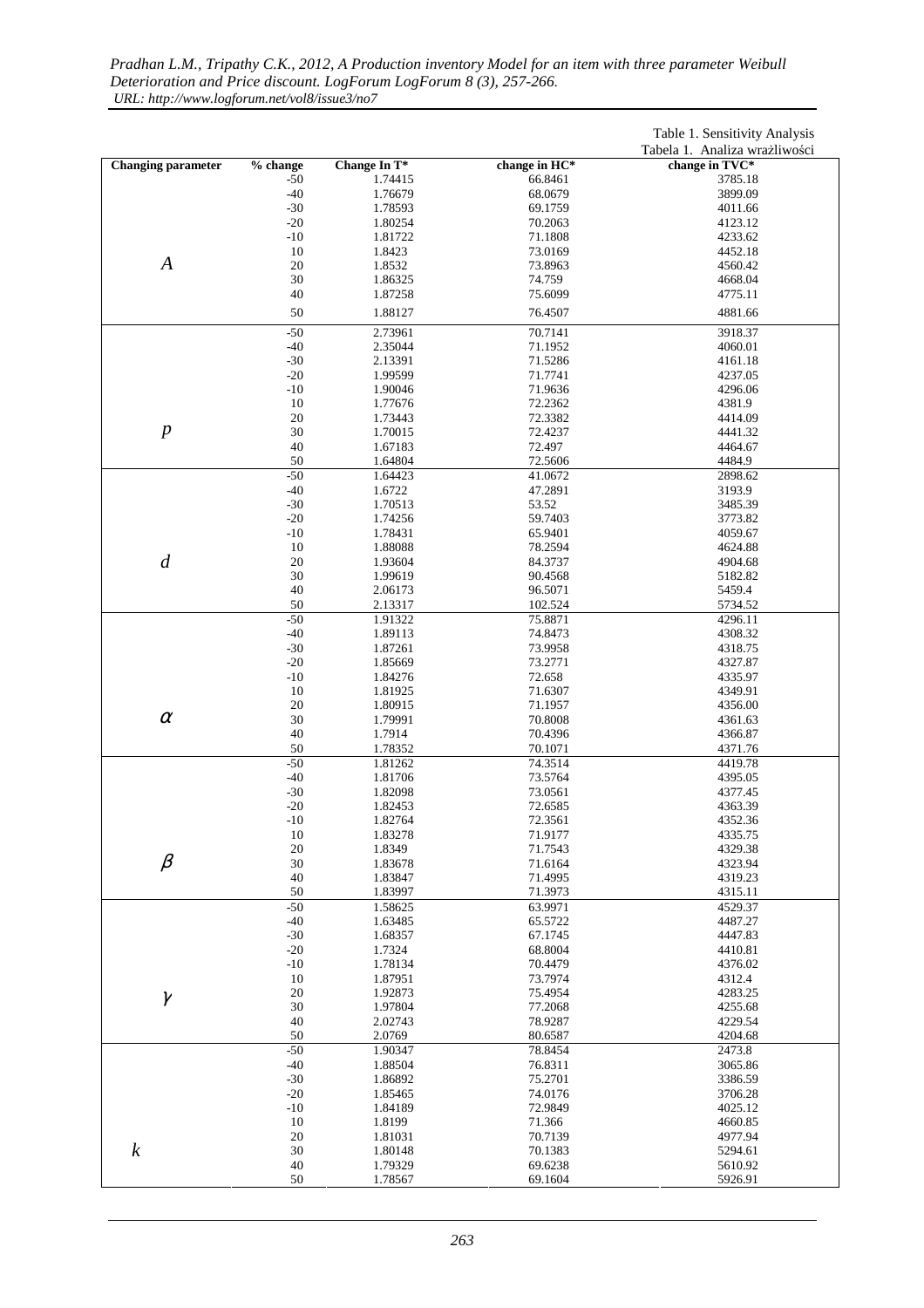From the table 1 we can conclude the following:

- i. *T*<sup>\*</sup> is directly proportional to *A*, *d*,  $\beta$ ,  $\gamma$  but inversely proportional to  $p, \alpha, k$ .
- ii. *HC*<sup>\*</sup> is directly proportional to *A*, *p*, *d*,  $\gamma$  but inversely proportional to  $\alpha$ ,  $\beta$ ,  $k$ .
- iii. *TVC*<sup>\*</sup> is directly proportional to *A*, *d*, *p*,  $\alpha$ , *k* but inversely proportional to  $\beta$ ,  $\gamma$ .

### **CONCLUSION**

Here, a Production inventory model has been developed for an item with three parameter Weibull deterioration where the holding cost is constant per unit, per unit time. We have assumed here that the production and demand rate are constant and shortages are not allowed. Completely deteriorated items are discarded and partially deteriorated items are offered for sale with a discount meeting the demand. The optimum production cycle time, holding cost and total variable cost has been derived for the developed model. Sensitivity analysis shows how the different parameters affect the production cycle time, holding cost and total variable cost. It is clearly seen from the table that to minimise the total cost, the set up cost, production rate, demand rate, scale parameter and the production cost per unit should be minimised whereas the value of the shape parameter and location parameter should be maximised.

## **REFERENCES**

- Abad P.L., 1996, Optimal pricing and lot-sizing under conditions of perishability and partial backordering, Management Science, 42, 1093 -1104.
- Aggarwal S.P., 1978. A note on an order-level model for a system with constant rate of deterioration, Opsearch, 15, 184-187.
- Deng P. S., Lin R. H.-J., Chu P., 2007, A note on the inventory models for deteriorating items with ramp type demand rate, European Journal of Operational Research, 178 112-120.
- Ghare P.N., and Schrader G.F., 1963. A model for exponentially decaying inventories, J.Ind. Eng., 15, 238-243.
- Goyal S.K., Giri B.C., 2001, Recent trends in modeling of deteriorating inventory, European Journal of Operational Research, 134, 1 -16.
- Hwang C.H, 1986. Optimization of production planning problem with continuously distributed timelags, Int. J. Syst. Sci., 17, 1499-1508.
- Lin G.C., Kroll D.E., Lin C.J., 2005. Determining a common production cycle for an economic lot scheduling problem with deteriorating items,European journal of OperationalResearch. 101, 369- 384.
- Maxwell W.L.,1964, The Scheduling of economic lot sizes, naval Research LogisticsQuaterly, 11 (2- 3), 89-124.

Meher M.K., Panda G.Ch., Sahu S.K., 2012, An inventory model with Wiebull deterioration rate

under the dealy in payment in demand decling market. Applied Mathematical Sciences, 6, 23,

1121-1133.

Mishra P., Shah N.H., 2008. Inventory management of time dependent deteriorating with salvage value. Applied Math. Sci., 2, 793-798.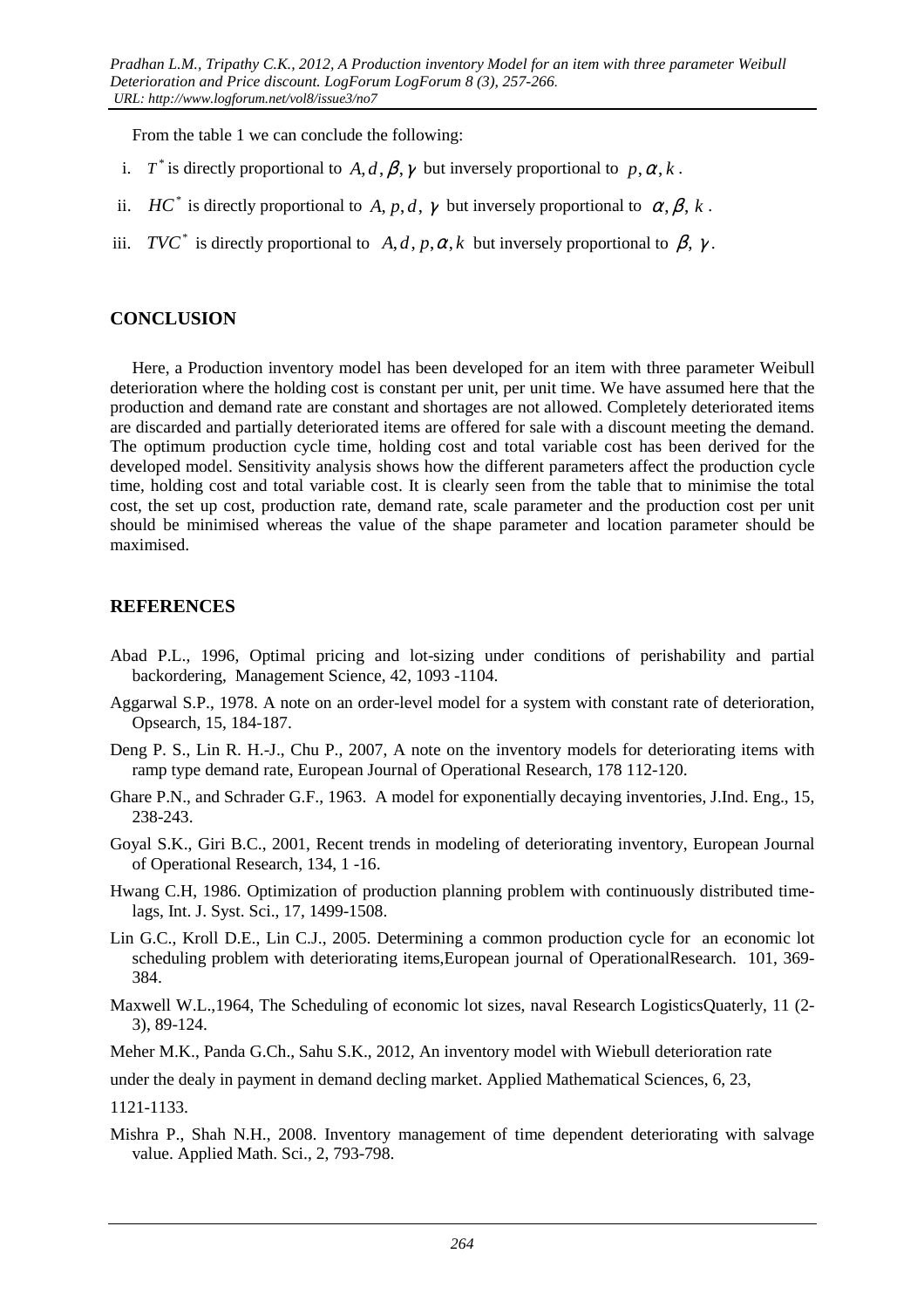- Misra R.B, 1975, Optimum production lot size model for a system with deteriorating inventory. International J. of Production Research. 13(5), 495- 505.
- Raafat F. 1985. A production-inventory model for decaying raw materials and a decaying single finished product system, Int. J. Syst. Sci., 16, 1039-1044.
- Raafat F., 1991, Survey of literature on continuously deteriorating inventory models, Journal of the Operational Research Society, 40, 27- 37.
- Roy T., Chaudhuri K.S., 2009, A production-inventory model under stock-dependent demand, Weibull distribution deterioration and shortage, Intl. Trans. in Op. Res. 16, 325-346.
- Sabahno H, 2008. Optimal policy for a deteriorating inventory model with finite replenishment rate and with price dependent demand rate and cycle length dependent price. Proc. World Acad. Sci. Eng. Technol., 34, 219-223.
- Shah N.H., Acharya A.S, 2008. A time dependent deteriorating order level inventory model for exponentially declining demand. Applied Math. Sci., 2, 2795-2802.
- Sugapriya C., Jeyaraman K, 2008. Determining a common production cycle time for an EPQ model for non-instantaneous deteriorating items allowing price discount using permissible delay in payments. APRN. J. Eng. Applied Sci., 3, 26-30.
- Tripathy C.K. Pradhan L.M., 2010. A Production Inventory model for Weibull deteriorating Items allowing price discount & permissible delay in payments. Global Journal of Mathematical Sciences: Theory & practical, vol2, Number-1, 1-12.
- Tripathy C.K., Pradhan L.M., 2011. Optimal Pricing & Ordering Policy for three parameter Weibull deterioration under trade credit. International Journal of Mathematical Analysis, Vol.5, No6, 275- 284.
- Tripathy C.K.,. Pradhan L.M, Mishra U, 2010. An EPQ Model for Linear deteriorating Item with Variable Holding cost. International Journal of computational & Applied Mathematics, Vol.5, No2, 199-205.
- Tripathy C. K., Mishra U., 2011. An EOQ model with time dependent Weibull deterioration and ramp type demand, International Journal of Industrial Engineering Computations, 2, 307-318.
- Yang P. Wee H., 2003. An integrated multilot- size production inventory model for deteriorating item, Comput. Operat. Res., 30, 671-682.

# **MODEL ZARZĄDZANIA PRODUKCJĄ Z TRÓJPARAMETROWYM WPŁYWEM PSUCIA SIĘ PRODUKTÓW I UPUSTEM CENOWYM**

**STRESZCZENIE**. **Wstęp:** Psucie się jest naturalnym procesem większości produktów i nie może być ignorowane przez zarządzających produkcją. W ostatnich latach opublikowano wiele prac poświęconych różnym modelom zarządzania zapasem i produkcją, uwzględniających psucie się produktów w różnych warunkach praktycznych. Upust cenowy stosowany dla częściowo zepsutych produktów jest stosunkowo nową koncepcją, wprowadzoną w wielu rozwijanych obecnie modelach. **Metody:** Praca ta porusza zagadnienia związane z opracowaniem modelu dla artykułów podlegających psuciu się według modelu Weibulla. Wielkość produkcji i popytu są wielkościami stałymi, zakłada się, że koszt utrzymania jednostki towaru jest stały w czasie. Całkowicie zepsute artykuły są usuwane z zapasu, natomiast częściowo zepsute mogą być sprzedane z upustem cenowym. Nie dopuszcza się braków towarowych.

**Wyniki i wnioski:** Został zaproponowany model zarządzania produkcją uwzględniający trójparametrowe psucie się towaru oraz możliwość upustów cenowych dla towarów częściowo zepsutych. Ustalono optymalną długość cyklu uzupełniania. Wyniki przedstawiono za pomocą przykładu. Analiza wrażliwości została przeprowadzona w celu stworzenia optymalnego rozwiązania uwzględniającego zmiany w innych parametrach..

**Słowa kluczowe:** model zarządzania produkcją, proces psucia się Weibulla, upust cenowy.